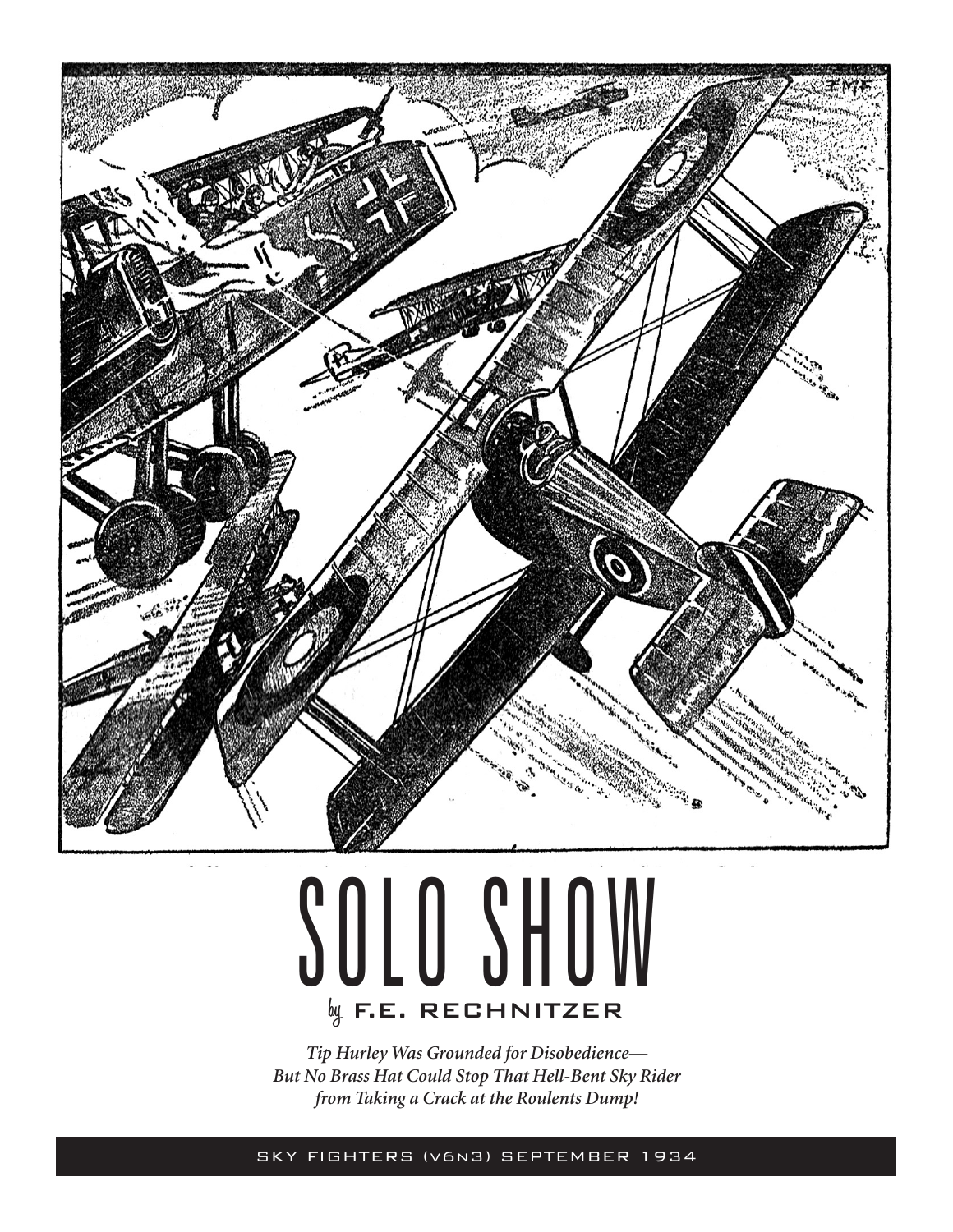T WAS ONE OF THOSE NIGHTS. The mess<br>Two Twenty Two was in an uproar. Blue smol<br>curled in streamers around the dim lights and<br>then eddied toward the two by fours under<br>the tar-papered roof. Glasses clinked musically and T WAS ONE OF THOSE NIGHTS. The mess of Two Twenty Two was in an uproar. Blue smoke curled in streamers around the dim lights and then eddied toward the two by fours under clattered back to wet-ringed table tops with a thud.

A snatch of song, echoed by the strident notes of a wheezing accordion, came from the far corner of the room. The song was drowned out by a burst of laughter from the table where some of the boys were playing Down the River, with the red deuces wild.

There was a crispy chatter as chips fell to the moisture-ringed table. Then a voice sounded out of the smokey haze.

"Come on, ante up, Hurley. Always dragging."

"Yeah," came from the other side of the ring. "If you'd keep your mind, assuming you have one, in one place, you wouldn't be forgetting so much. Never did see a guy that could think of so many things besides what you're supposed to be thinking of in my life. No wonder you're always in Dutch with the major. You ought to take a memory course."

TIP HURLEY yawned and tossed two white chips toward the pile. "If you guys don't—"

"Come on—once again. It's costing you three, not two. Or have you forgotten that we are all putting in three to stay?"

Hurley flicked a stained chip into the air and watched it turn over and fall into place with the others. He yawned again and then smiled as he glanced at his card in the hole. "As I was sayin', I'm gonna bop somebody around here one of these days if they don't quit riding me about forgettin' stuff. Just because you guys didn't see that Hun the other day an' went sailin' on without having a crack at him is no reason why I shouldn't collect myself an easy confirmation."

"Yeah," growled a pilot who stood behind Hurley's chair watching the play. "That's what you think, but if you'll try to get that think box of yours workin,' you'll remember that the major ordered us to stick to the formation no matter what happened.

You busted right away from the outfit and went down on your own. What makes the C.O. so sore is the fact that you're always forgetting orders."

"One of these days he'll forget which side he's fighting on an' we'll have to knock him down to save him from disgracing his family," came from another quarter.

"Take the whole bunch of you to do it, though,"

smiled Hurley. "Not a bird in the crowd could do it alone." His eyes gleamed as he looked once again at the deuce of diamonds which lay face down in front of him. "Come on an' play. I'll give you eggs something to try an' forget."

The chips rattled to the center of the table. Everybody was staying, Hurley included, even if he did have to be reminded about shoving a few more chips toward the pile.

As the cards flipped through the air one of the men said: "The only good thing about your forgetting is that you forget to come to meals sometimes and that leaves more for us—Ace bets, Hurley. What do you say?"

"Three pretty blue ones," smiled Hurley, "an' I'm not forgetting that I'm playing you birds either. Don't say I didn't warn you."

JUST then the door of the mess slammed open. The singing stopped. The accordion died away with a squeaky note. The cards dropped to the table. Chairs scraped the floor as the men turned to face their C.O., who stood smiling with one hand on the rusty doorknob. The other hand held a slip of paper.

"Sorry, fellows," the C.O. said. "Guess you'll have to pile off to bed. We've got an important job on first thing tomorrow."

"What is it, Major?" chorused a half dozen voices. "We're bombing the dump at Roulents. Show starts at dawn," came the C.O.'s even voice. "The ships are being loaded now, with twenty pounders—better break up and shove off to bed. See you at the field at four.

"All except you Lieutenant Hurley. Please don't forget that you're still grounded. You still have four more days to go, and if that doesn't cure you of your bad habit of disobeying orders, I'll drop the group commander a line about you—Oh, yes, I know you always claim that you forgot, but I'm trying to find a cure for that.

"Good night, gentlemen."

AS THE men at the table settled up, Hurley wandered through the group and headed for the door. "Hey there, Forgetful, don't you want your dough? Ever see such a guy, even forgets money." The banker pushed a pile of five franc notes across the table.

"I didn't forget them either," said Hurley as he grabbed the paper up in his fist. "I was was just thinkin'."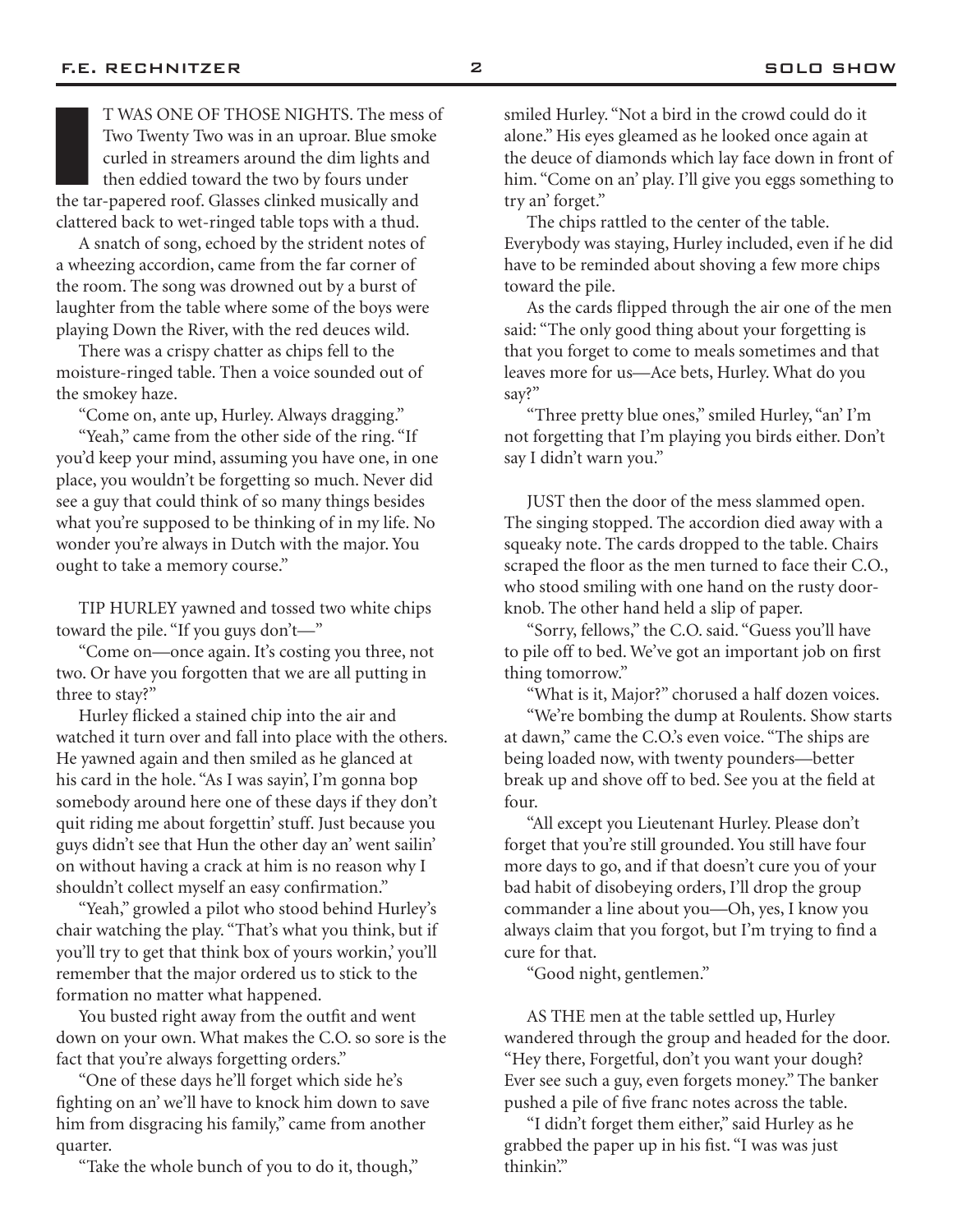## "That's news."

"Aw, shut up," grinned Hurley, as he stuffed the bills into his pocket. "I was just thinkin' that I was losin' the chance I been looking for all along."

"Chance for what?" asked the banker.

"Chance to do something in this war, stupid." Hurley leaned forward, unmindful that his elbow was blotting up a ring of Scotch. "I came over here to do something, just like you birds. They say the war'll be over pretty soon, now that Jerry is on the run, and I haven't done a darn thing outside of knock down one lousy two-seater. An' I get grounded for doing that."

"Well, that's more than some of us have got," growled a man by the table. "You've got one, anyway. What more do you want?"

"Something to tell my grandchildren about, when they ask, 'Grand-pap, what did you do in the big war?'"

"Yeah, an' chances are you'll have forgotten all about ever being in a war by that time," laughed the banker of the game. "If you don't get that memory of yours working a little better, those kids will wonder why their Grandpappy doesn't come home from the big war."

Hurley joined in the laughter, and then sobered as the man behind him said: "If you weren't grounded, you could take on the show by yourself. You'd be a hero an' save us a lot of trouble; that is, if you could remember what it was you were supposed to bomb. Just think of the story you could tell those grandchildren you're expecting, if you went out and ruined that dump all by your lonesome."

"Baloney," muttered Hurley. "You heard what the C.O. said. Well, I'm sticking to my knitting until he let's me go into the air again. I'll show you guys something then.

"I'll be waiting with some smelling salts for you when you get back tomorrow. You'll need them."

ONE by one the men drifted off to their quarters and soon the mess was empty.

Only the tobacco smoke drifted around in the darkness.

Hurley went to his tent, which he occupied alone, as his tentmate had been knocked down the day before.

He lit the stub of a candle and slumped down on his cot, his hands clasped around his right knee, as he watched a moth flutter around the wavering flame.

Finally his lips moved. "A solo show sure would do the trick," he muttered. "Take a lot of nerve, though."

He shook his head and smiled. He picked up a paperbacked volume and lay back on the blanket.

He found the place he had marked that afternoon and tried to read.

The lines seemed to run together. He couldn't keep his mind on the printed words. All he could see on the page was a single Camel darting around a burning dump, like the moth around the candle. He dropped the book at his side and lay with his hands behind his head, staring up at the canvas peak of the tent.

"What a show that would make." His lips split in a grin. "Boy, that would give them something to talk about. Maybe they'd lay off their everlasting kidding. An' wouldn't I have something to talk about when I got back to the States. Boy!"

 THE candle sputtered, and the restless moth continued its gyrations around the feeble yellow flame. Hurley closed his eyes. Against the pale red of his closed lids he pictured his Camel weaving through the skies over the dump at Roulents. Flame shot into the air, flame speckled with the debris of an exploding dump. A smile flickered across his face as he pictured a single ship, flown by a single pilot, and doing the trick which a full squadron had been told off to do.

The candle shortened. The moth lay in a crisped heap in the wax like a Stricken plane in No-Man's-Land. The chill of night was settling around the tent. Hurley reached out a sunburned hand for a blanket. It was at the foot of the cot. He had to sit up to reach it. "What's the use of tryin' to sleep?" he muttered, swinging his feet over the edge of the cot.

He got up and walked from the tent and headed for the dusky shadows of the hangars at the end of the land. Dim lights burned here and there, threw skeleton silhouettes across the darkness as they struck the ships on the line. A mechanic passed from a ship into the yawning mouth of the hangar. Hurley called after him:

"Got the busses ready, Lawton?"

The mechanic called Lawton stopped and set a tool box down on the dew moistened sod. "Yes, sir," he said wiping his hands on a wad of waste. "Just finished putting the bombs on. They're all set."

"How's Burton's motor? It was missing a bit yesterday when he came in."

"Okay, sir," said the mechanic, dropping the waste into the box at his feet. "Like to listen to her?"

"Might as well."

Hurley settled himself into the cockpit. The mechanic swung the prop through. The Clerget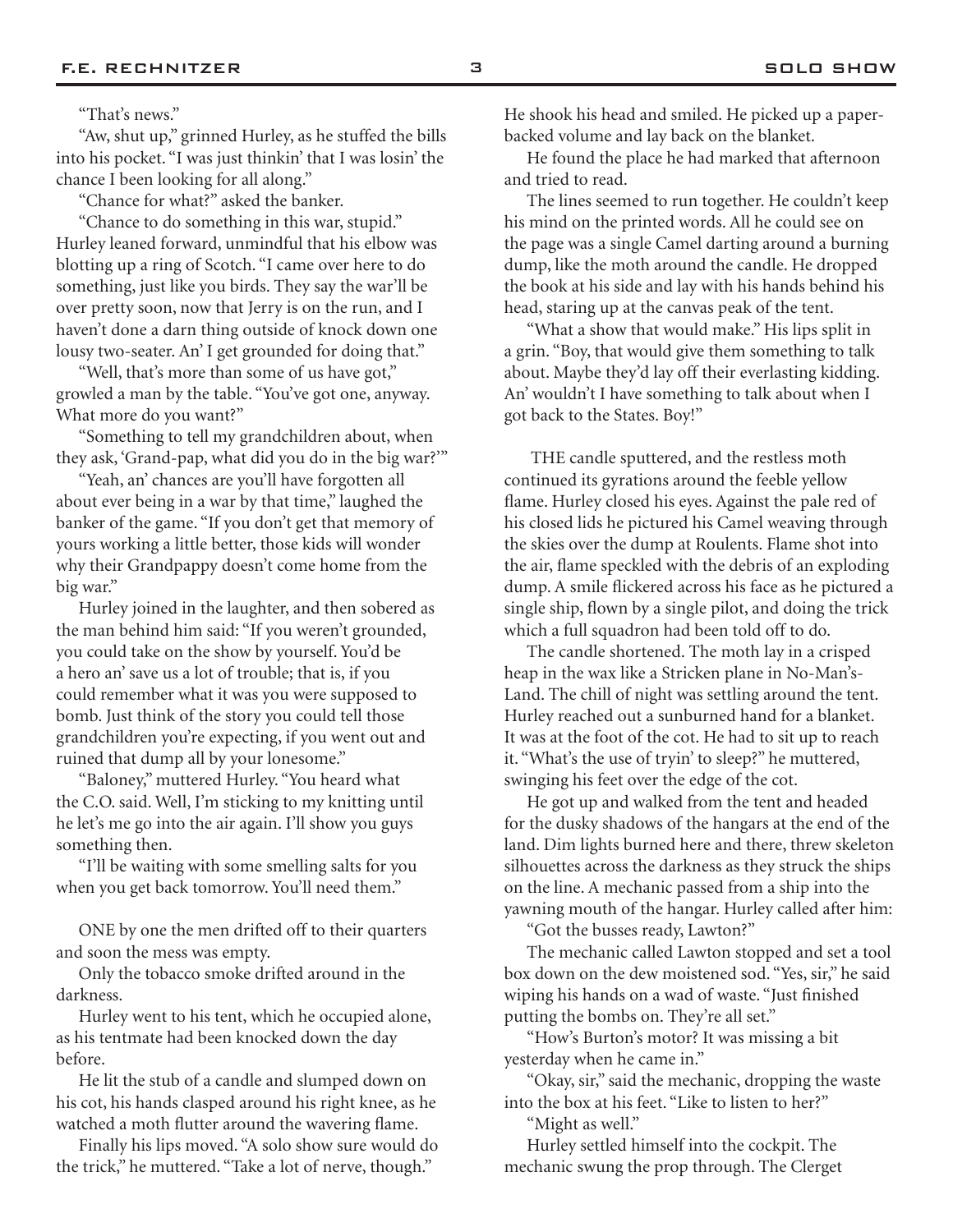caught and broke out into a staccato beat. The needles on the dial quivered under the impact of the whirling cylinders. Hurley smiled as his eyes swept the instrument board.

"While you're warming her up I'll go get a new set of plugs for Lieutenant Larkin's bus," he heard the mechanic shout over the edge of the cockpit. Without taking his eyes off the glowing numbers in front of him, Hurley nodded.

 THE whirling prop thrashed the night air into shreds. The beat of the engine increased as Hurley slowly shoved the throttle up on the quadrant. The needle on the tachometer crept slowly up. He grinned as he looked over his shoulder. His hand came back. The roar of the Clerget died to a murmur. He smiled. In a second he was out of the cockpit and was pulling the chocks away from the tires. In another second he was back in the ship, strapping a helmet on. He heard a shout somewhere in back of him as he drove the throttle up against the post. The roar of the motor and the wail of the prop, as it flailed the air, drowned out the words of the mechanic rushing toward the ship, which already had its tail in the air.

The Camel bounced once, settled back and then went into the air again. This time it held.

With his stick held back, Hurley watched the nose of his quivering Camel bore into the star-studded curtain ahead of him. Darkened blotches flashed under his wings as city and town appeared and then disappeared under his elevators.

HIS willing little ship clawed on and on into the night. A cloud scud above him seemed to drop lower and lower. Then his ship was enveloped in the gray blanket. In another second he was through the clinging mist and winging his way toward a half moon which cast its silvery beams in a shimmering ray on the billowing scud below. A grin kept the leather strap under his chin tight.

 A gleaming ribbon flashed under his wings. Archie from Hun batteries whistled into the skies above him and then broke with a crash. Hurley knew that he was across the lines and somewhere below and a few kilometers ahead lay the black blotch which was Roulents. His gloved hand flicked the throttle back. The roar of the motor died away to a gurgle, and the prop whistled softly as it churned the air. Wind sighed through the wires as his tail went up. He was going down for a solo show.

He broke through the scud just behind Roulents. He cleared his motor once and then changed his course, as thin streamers of silver started to knife the night. Big stars twinkled behind him. They looked like stars, but Hurley knew that they were Archie sending out slithering hunks of red hot steel.

A gray ribbon of road unwound below him. A supply train was on its way into the black blotch under his nose. The ship sank lower and lower, with Hurley almost standing on the rudder bars and his hand resting on the throttle. Suddenly his hand moved. The Clerget broke into a roar. The ship swung around on a wing tip as Hurley's eyes sought the sights and his right hand reached for the bomb toggle.

The ring in his Aldis sight picked up a spot on the ground and the ship carved its way through the dark in a climbing turn. Hurley looked over his shoulder. Tracer was winging its way up out of the darkened landscape as the Camel roared over the far end of the field. His eyes caught the flare of the exploding bomb as it let go in that dark splotch. A thin finger of flame licked toward him.

He came down the chute again, his fingers still clutching the toggle, his feet treading the rudder. He sat waiting with the tenseness of a killer. His lips curled back from his teeth in a snarl. A yank on the wire, and the next bomb went screaming through space. A kick on the rudder sent the Camel careening into an airsplitting turn, lifting the lightened ship away from the place called Roulents which was already vomiting flame and lead in his direction.

 ONCE again he curved away into the curtain of darkness, taking care not to let his ship reflect the blazing building below, nor show its silhouette against the silver arc of the moon. His chin rested on his shoulder as he looked back over his tail for the flash of the second bomb.

For a moment he thought it was a dud, for an orange and blue flame registered in his goggles, only the pale yellow glow from the building where his first egg had landed. Then the answer came in a searing white flame, right from the center of the dump. A direct hit had set something alight. Flames shot into the air. Panic-stricken figures dashed madly about in an effort to evade the path of the next bomb.

Somewhere a one-pounder was adding its crackling roar to the din, as its gunners struggled to knock down the marauding Camel. Sparks flew heavenward and then began to settle in a fiery rain, only to billow up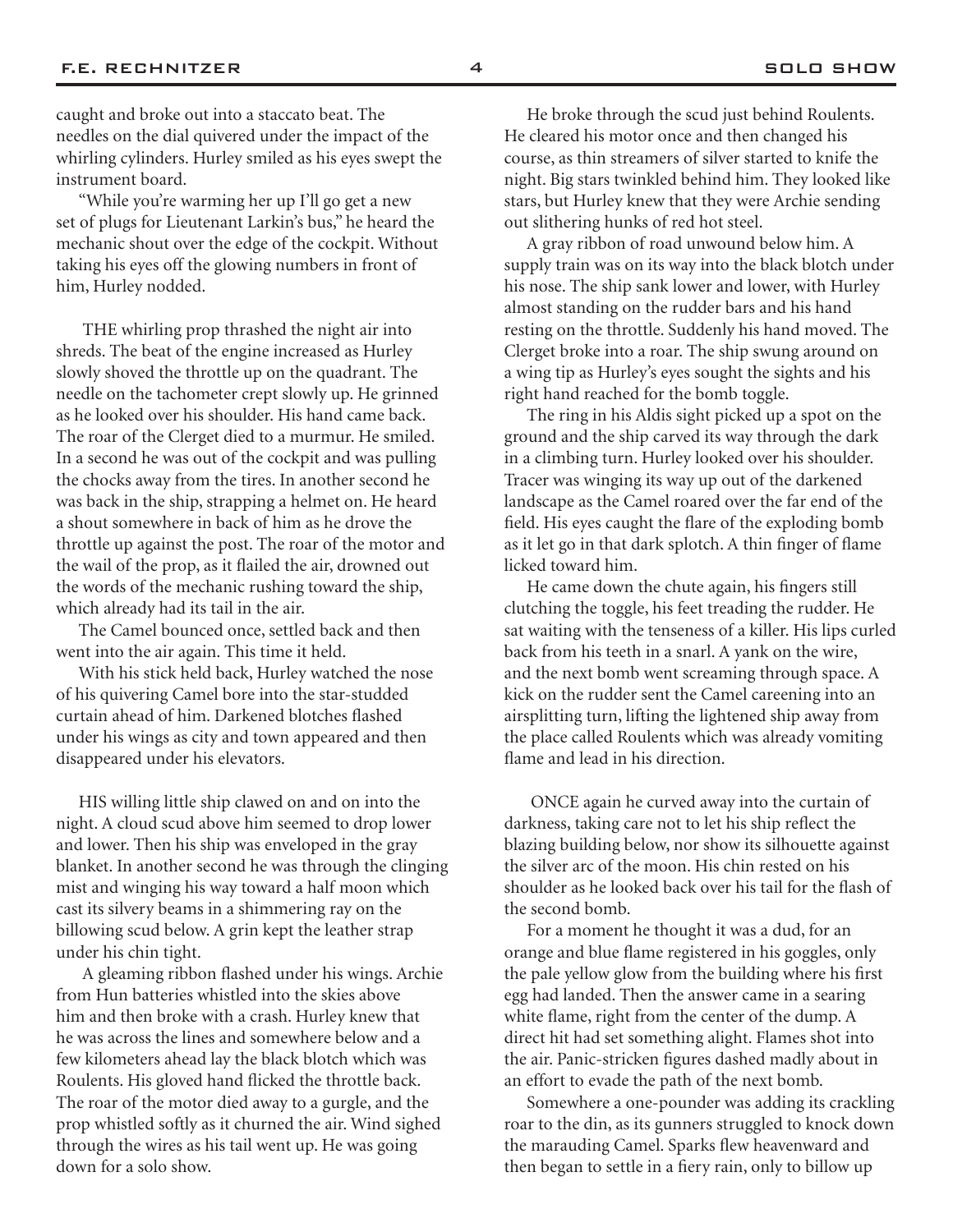again under the impact of a fresh explosion; sparks which mingled with the fiery path of tracer from hot Maxims. Off to one side along a wooded road a mobile battery added its note to the symphony of flame.

BULLETS zipped and droned through the bays of the Camel as it came around in another sobbing turn. Gusts of hot air tossed the ship around, like a chip in a millstream, and then let go as it slid into cooler air. Hurley leaned forward, his head resting on the rubber pads of the sight, as he hovered over the inferno.

The glint of flame on metal caught his eye. His foot moved the rudder slightly, and the ship veered from its course. The red light leaped higher into the sky and Hurley saw that the metal on which the fire shone was a great heap of gasoline drums. His fingers clutched the bomb toggle tensely as he held the nose of the diving Camel dead on that heap of fuel.

"Solo show," he muttered softly to himself as he watched the heap of drums fill his sights. "Solo show—" His fingers gave the bomb release two quick yanks. The ship bounced upward as the steel-coated eggs let go and hurtled groundward. Hurley smiled and yanked the stick back against his belt.

The next second the wings of his ship stood out in bold relief. A blinding flame licked up from the ground behind and below him. It tossed to the skies like a flaming plant and then fell back to cover the dump in a sheet of searing flame. Rivulets of fire snaked their way across the dump.

Hurley looked back and cocked his head as he listened to the monstrous music that seemed to shake the air through which he was flying. Detonations merged into one another until they became one long roar. For a moment he was lost in a hell of sound, and drowned in noise and darkness as he struggled to guide his ship through the tossing air. Reverberations billowed upward behind him as he swung away from a stream of withering tracer and won his way to the safety of the black shadows.

The faint grin still twisted his lips as he looked back now and then toward the glare in the skies where the dump at Roulents had been an hour before.

Then he suddenly forgot all about the maelstrom of fire and death at Roulents. Those thin silvery knives of light were slithering through the night again. They crossed and crisscrossed in the skies to his left. Hurley knew that he was on his own side of the lines and could not understand why they should be trying to pick him up.

Then he saw them. Sitting above him were six black monsters of the air, carrying their load of high explosives—to Paris, he guessed.

HURLEY yanked the stick back and shoved the throttle up another notch. His Clerget labored as he struggled to gain the level of the sinister black blobs above. The white beams of a searchlight battery tore through a hole in the cloud scud and held a blackcrossed Gotha in its grip.

Tiny stars began to twinkle around the invaders. Six wheels turned to escape the exposing ray. The light held fast and more stars twinkled with a crackling sound around the Gothas.

"Big babies," muttered Hurley as his thumbs felt for the trips. "Won't be long now."

His eyes fastened themselves on the leading ship. That was the one to stop first. No doubt the leader of the Staffel sat in that job. Knock that one down and the attack would be broken up.

Tight-lipped and glassy-eyed, Hurley threw his crate through the air toward the leading ship. His Camel flashed through a blinding glare of light from the ground. The crackling stars disappeared. The antiaircraft batteries on the ground had caught a glimpse of the circles on his wings. A fiery stream of tracer slithered past his wings but he held his fire. He wanted to get in close.

He got in close. His thumbs played across the trips. The muzzle cups on his Vickers reflected red flame. A line of scintillating fire connected his ship with the Gotha for a moment. Then his thumbs came way. The old smile was playing across his face again. He curved to one side and watched.

A thin tongue of flame began to eat its way along the fuselage of the lumbering Gotha. Hurley saw hands reach over the sides and beat frantically to snuff out the fire which was being blown back toward the rear cockpit by the wind. The flame grew heavier and ate faster and faster into the doped linen.

The Gotha became a torch.

 A LURID light turned the ceiling into day as the machine curved away from the formation and dove through the blanket of gray. The Gotha, a mass of seething flame, roared earthward to crash in the cool meadows below.

Hurley looked over the side and brought his hand up in a salute. "One! Gives me more to talk about when I get home." He swung his ship to the left and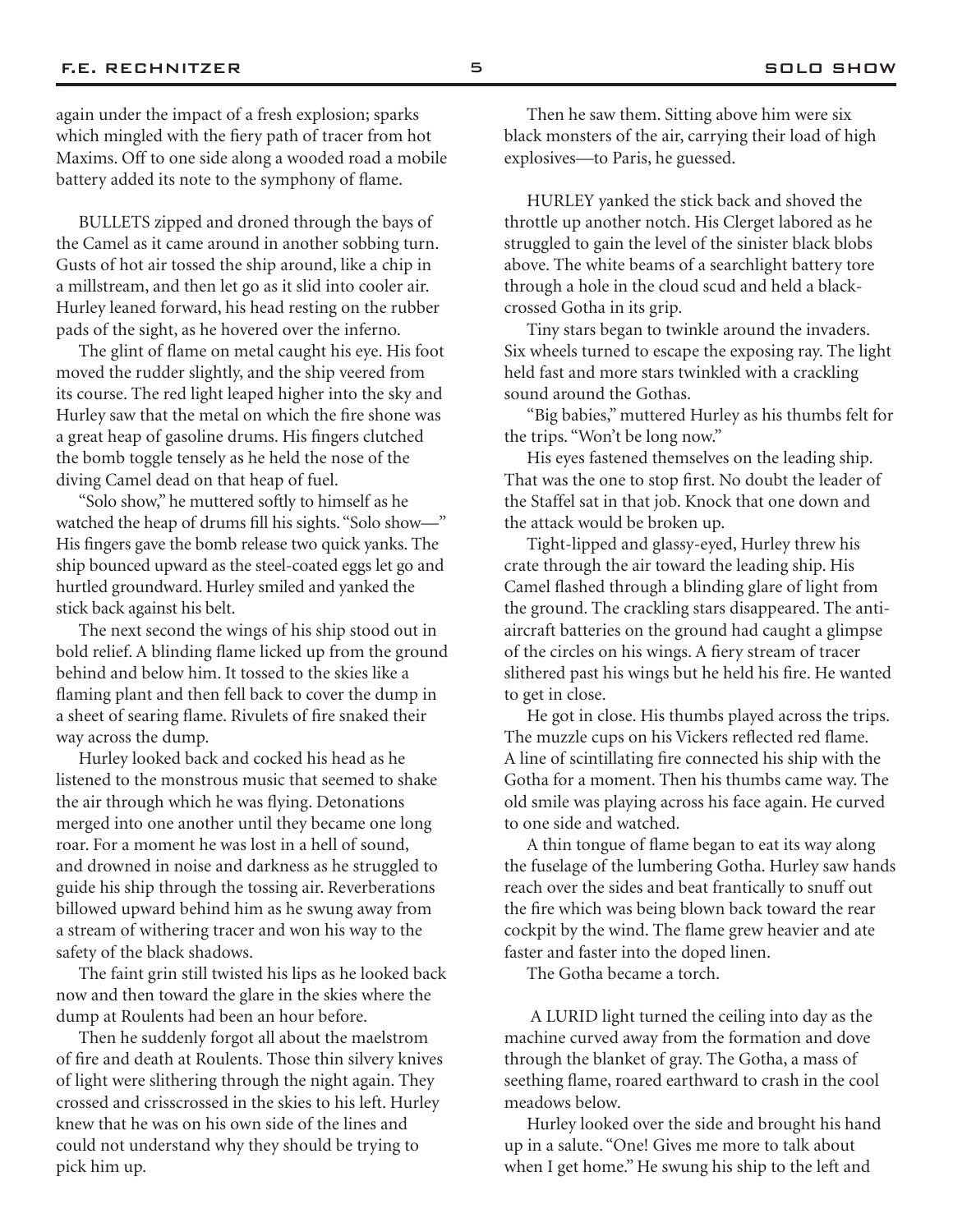brought his sights to bear on the long black fuselage of another Gotha. Another stream of hot lead chattered from his bucking guns.

A Mercedes coughed, sputtered and then died, followed soon by the engine on the other wing. Another bomber had been clipped by the stuttering guns of the solo flyer. Silently it turned away and glided earthward.

The formation scattered to the four winds. Pilots and observers gazed upward over their shoulders in fascinated fright. Bullets cracked around them, in a hissing menace. Gray-faced observers and bombers wriggled and twisted in their cockpits and then lay still. On their faces was the imprint of fear.

A Gotha turned. Its frightened pilot brought the ship around with a hand that shook on the wheel and headed for the safety of his own land.

 ONCE again Hurley found a position to his liking. It was on the tail of another of the big backwinged ships. His fingers played with the trips. The twin Vickers in front of him snarled in unison for a moment and then one of them quit. A single line of tracer bit into the weaving fuselage ahead. Another spray of lead came to answer it from the gunners tunnel at the tail of the Gotha. For a second lead splashed against the whirling Clerget as Hurley, crouched low behind the guns, kept the one Vickers hammering away.

To the right of him an excited Hun reached for the bomb release. Huge steel-clad nuggets of death went hurtling and twisting down to break in a field below. The Gotha came around in a tight turn with all guns yammering at the Camel.

Hurley broke away from the ship with which he was engaged and turned to meet the Gotha which was trying to gain the safety of its own lines. The two ships swung around each other. Turns wove into banks and banks into screaming circles which tightened every minute. Foot by foot Hurley brought his bobbing Camel closer to the tail of the twisting Gotha.

His thumbs jammed the Bowden controls. One gun answered. Then Hurley remembered that the other one had stopped as he had attacked the other Hun bomber. His gloved hand punched the cocking handle with a savage blow. His fingers pressed the trip again, but the gun remained silent. Hurley threw his stick over and started to lift the lid on the gun block.

A blaze of fiery sparks curved from the tail of the Gotha. A stream of smoking lead spattered against his motor and then traveled back over the cowling. Hurley let his glove drop to the floor boards as something thudded into his right arm. A searing pain flashed across the side of his neck. Something seemed to tug at the top of his helmet. Something sticky and warm began to trickle down under his collar.

His eyes widened. "Good night, I just remembered that the C.O. told me to stay on the ground. I'll catch hell, now, for sure," he muttered.

The Clerget coughed and spluttered. Hurley's hand dropped to the throttle. It didn't help a bit. The motor kept right on dying. His hand came up to his eyes. He shook his head and then looked up in time to see a black shadow drifting across the face of the moon.

 HIS left hand sought for the button, found it and a stream of tracer zig-zagged toward the shadow. Specks of fire wiggled into the fuselage. He held the stick back still further and a shower of wooden splinters blew back in his face as his steel slugs ate into the belly of the lumbering giant of the air. A puff of smoke and flame seemed to tangle in his slowly whirling prop as he pushed the stick over to the side of the cockpit.

The Camel fell off on one wing and started to turn in a spin. Something thudded against the green linen of his fuselage. Trip hammers were tearing his motor to pieces as the shadow passed over him. A ship headed east. A ship running in the face of the enemy.

Hurley tried to smile but his face seemed to be dirty. He put his hand up and felt of his cheek. A bright light flared up in the sky behind him, but he did not turn to see the burning debris of the Gotha twisting to the ground. He felt of his face again. He struggled to open his drooping eyelids and then muttered drowsily: "All right, now. I just forgot, that's all."

HE STRAINED against the belt which was turning from brown to red. Funny lights seemed to flash in front of his eyes. There it was again. A blinding light flashed against his closed eyes. One single searchlight held him like the spot on an actor. He pushed the stick forward. The lights stopped whirling. Something pounded in his ears as the Camel went into a glide. The light held bright and steady. "Get that flashlight out of here," he half sobbed. "Let me alone. Quit kiddin' me—an' quit throwin' stuff in here."

The ship began to whirl again, and then stopped as he brought the stick and rudder back to neutral. A spasm of nausea shook him. He gritted his teeth. His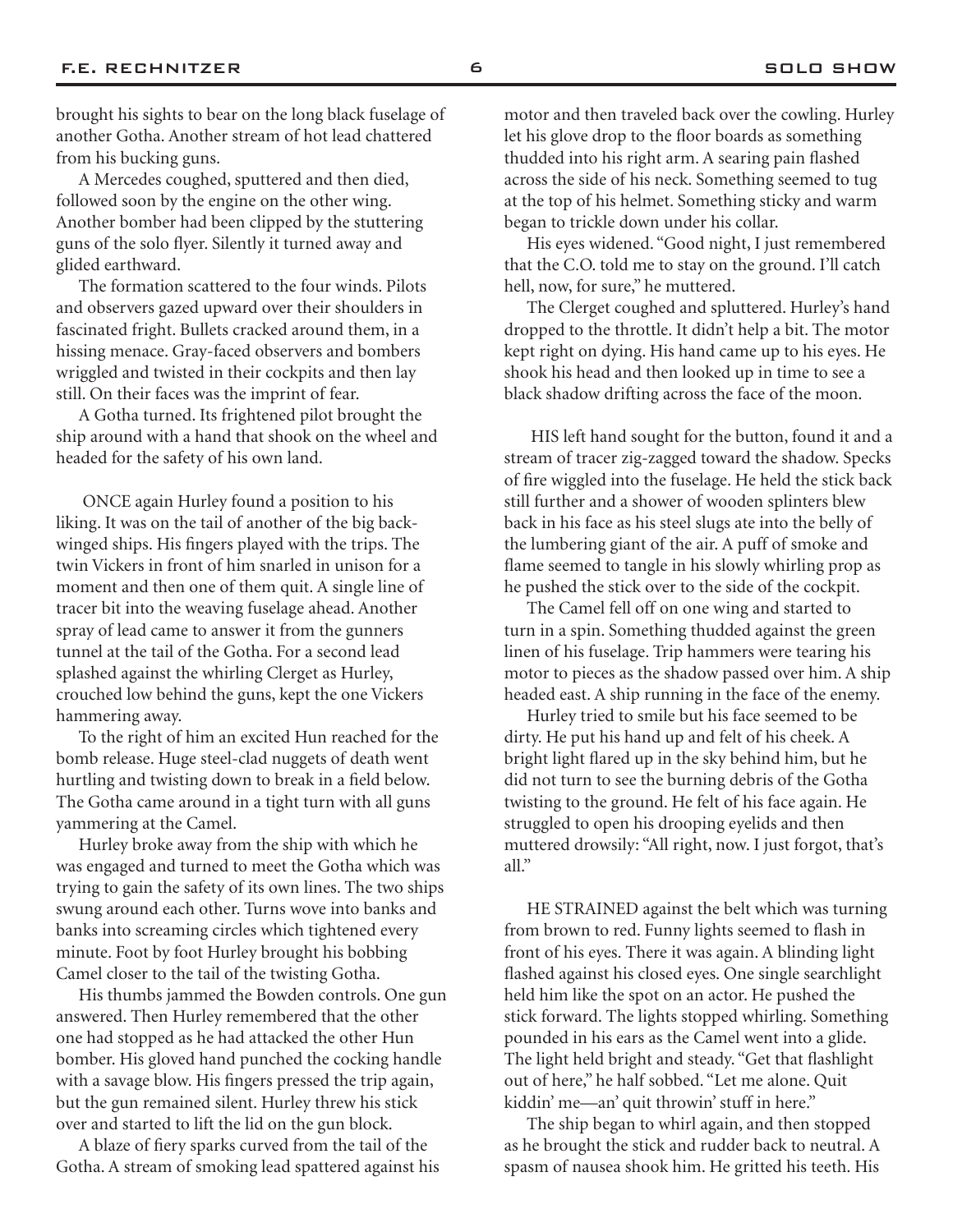hand felt for the top of his head. That seemed to be muddy. He tried to smile, but there were spots of light, little luminous pinwheels, and streaks of color behind the pink curtain of his closed eyes.

Very lights seemed to revolve on an unsteady axis. His eyes seemed to be trying to force their way past his tightly closed lids. He drew his arm across his forehead. His jaw started to sag. Wires thrummed lazily in the night wind. The Camel settled lower and lower.

Once Hurley tried to look at the altimeter but the needle exploded into a thousand wavering arms of pale blue fire. He sank lower and lower in the cockpit. His hand moved the bullet-nicked stick automatically.

The wind kept up its steady sighing between the wires and splintered struts.

Hurley never felt the wheels dig into the sod. He never heard the crash of spruce or the tearing of linen and the grind of hot metal. He was out.

WHEN Hurley opened his eyes, eyes which still ached, there was somebody standing by his side.

"Here you are, big boy. Take this," he heard that someone say in a soft, kindly voice.

He tried to move his head. His neck was sore and stiff. "What happened? Did I walk into the machinegun pit?" He opened his mouth and took the contents of the spoon.

He lay back on the soft white pillows and looked around the room. It began to dawn on him that he was not in his tent. He turned toward the woman at his side but she was busy writing something on a board.

He glanced around again. Everything was so clean and white, so different from his tent. He tried to raise his right hand to shield his eyes from the glare. A look of surprise crossed his face when it would not move from his side. He tried the left. It worked, and with it he lifted the corner of the white mountain enfolding him. A mass of spiral white bandage met his eye. At the end he could see the tips of his fingers resting against a splint. They seemed blue.

Below the hem of his nightshirt he could see more bandage which ended in something that looked like a mass of dough. He tried to move his leg but it seemed to be asleep.

He dropped back into place and looked down at the girl who was hanging the chart on the foot of the bed. "Did I fall off the roof of one of the hangars?" he asked, and was quite surprised at the huskiness of his voice.

"No, you kept them from getting through," she smiled as she moved toward the door. "Not a one got through—thanks to you. That make you feel better?" she queried.

"Kept who from getting through?" Then a smile flickered across the part of his face that wasn't bandaged. "Oh, I know. Gosh, I can remember all about it—Got bunged up a bit, didn't I?"

"There are some officers from your squadron outside now. Will I let them in?"

She stood with her hand on the knob of the door. Hurley tried to nod. His head hurt him, when he moved it so he murmured, "Sure, send them in." The nurse smiled and left the room.

 A FEW minutes later Hurley looked up as he heard the door open softly. A gasp of surprise and consternation escaped through his puffed lips as he saw his C.O. standing in the doorway.

"I'm sorry, Major," he forced a smile. "I clean forgot. Honest, I did. When I got in that bus an' heard the motor and looked through the prop, I could see Roulents. Before I knew it I was on the way. Give me another chance, please."

"But you realize that you spoiled a good show for us, don't you, Lieutenant?"

"I'm sorry, Major."

"So am I." A grim smile played across the major's weather-beaten face. "We made all sorts of preparations and plans for bombing the dump, and when we got there it was burning. One of the mechanics told me that you had hopped off just before dawn, so I knew that you had had another one of your memory lapses.

"The place certainly was in a mess. Then when we got back yesterday—"

"Yesterday!" interrupted Hurley in surprise.

"Yes, Lieutenant, yesterday. As I was about to say, word started to come back about some Gothas that a Camel had knocked down."

JUST then the nurse came back into the room and interrupted by sticking a clinical thermometer into Hurley's mouth. "That's better," she finally said after looking at the glass. "But you men can stay only a few minutes longer." She turned and walked out of the room.

"Then that Gotha stuff wasn't all a bad dream," mumbled Hurley. "I was layin' here thinking that maybe I was remembering something that really didn't happen."